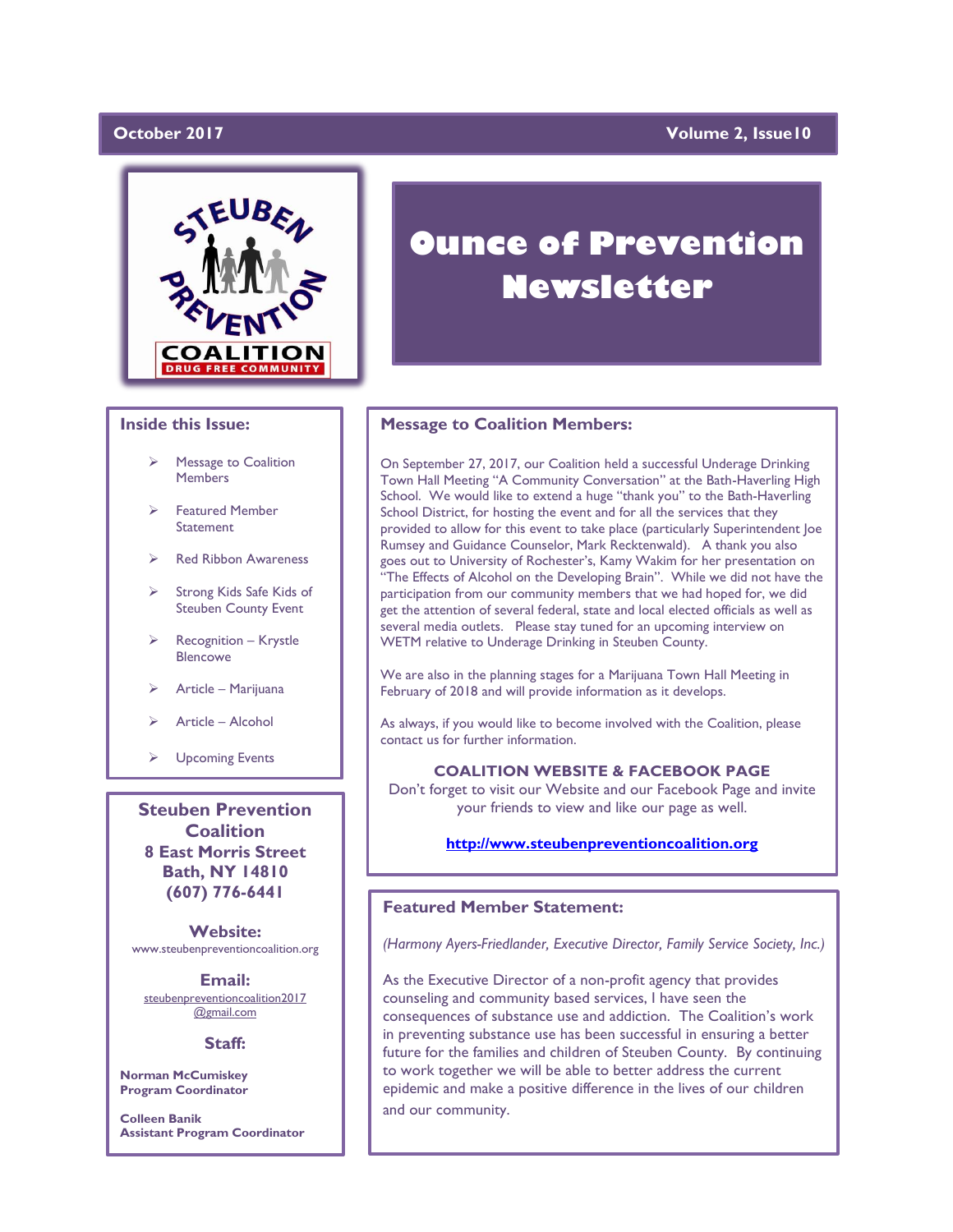# **October 2017 Page 2 Volume 2, Issue 10**

# **Red Ribbon Week – October 23rd – 31st**

Red Ribbon Week is an alcohol, tobacco, and other drug and violence prevention awareness campaign observed annually in October in the United States.

The three components of Red Ribbon Week established by the National Family Partnership (NFP) are:

**AWARENESS** – NFP provides drug awareness by sponsoring the annual National Red Ribbon Campaign™. Since its beginning in 1985, the Red Ribbon has touched the lives of millions of people around the world. In response to the murder of DEA Agent Enrique Camarena, angered parents and youth in communities across the country began wearing Red Ribbons as a symbol of their commitment to raise awareness of the killing and destruction cause by drugs in America. In 1988, NFP sponsored the first National Red Ribbon Celebration. Today, the Red Ribbon serves as a catalyst to mobilize communities to educate youth and encourage participation in drug prevention activities.

**ADVOCACY** – NFP is active in bringing the concerns and agenda of America's parents and families to policy makers on a local, state, and national level. Joining NFP enables parents and coalitions to have direct access to our nation's leaders and decision makers.

**RESOURCES** – Our organization acts as a national clearinghouse of prevention literature. NFP has developed a series of prevention brochures to help educate our Partners with all the latest information on our Universal Campaigns such as: Red Ribbon Campaign, Red Ribbon Certified Schools, Lock Your Meds, and Safe Homes / Safe Parties.

# **Wear Red Day Monday October 23, 2017**



# **Strong Kids Safe Kids of Steuben County**





The Steuben Prevention Coalition participated in the Strong Kids Safe Kids of Steuben County event held on September 16, 2017. This event was sponsored by the following:

# **Prevent Child Abuse Steuben Steuben County Youth Bureau Tyrtle Beach**

The Strong Kids Safe Kids of Steuben County is a collaborative effort of concerned businesses, agencies and individuals who want to make sure that kids simply get the chance to be kids. The  $7<sup>th</sup>$  Annual Event was held at the Bath-Haverling High School and was a fun and information filled day for children and their families with educational activities and family entertainment all geared to promote awareness of children's health and safety.

Each year the participation consists of over 300 children and their families with 80 plus volunteers to pull off the event. This year was no different with a participation of over 500.





~ COALITION IN ACTION ~

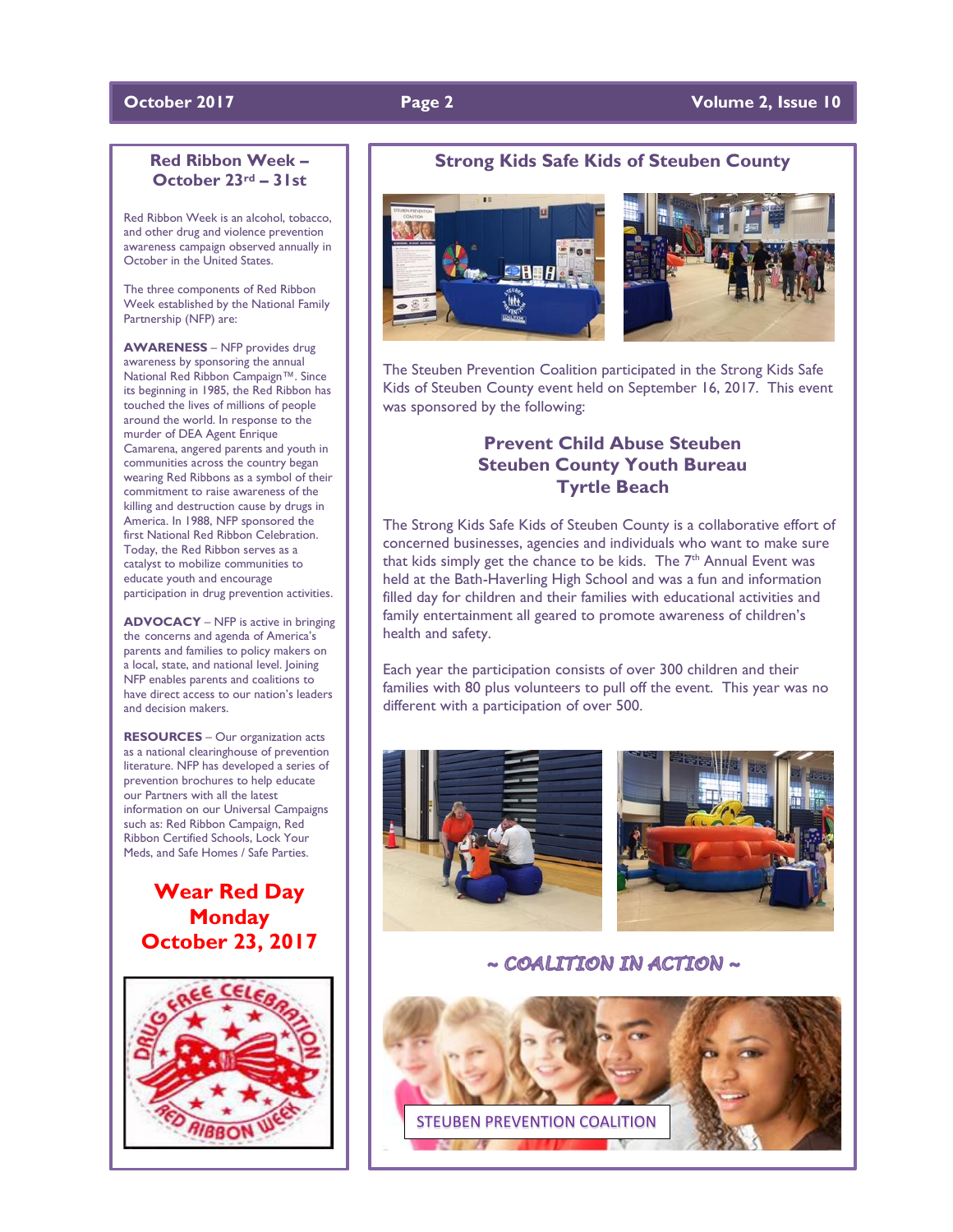# **Recognition**

At our September 13, 2017 Steuben Prevention Coalition meeting we had the pleasure of recognizing Krystle Blencowe, MSED Health Program Specialist, (Steuben Rural Health Network, Institute for Human Services, Inc.) for her outstanding commitment to the Coalition and for her efforts in facilitating the creation of a Public Service Announcement on Social Host Law Awareness with the students at Campbell-Savona School District. This PSA was played throughout the months of May and June at the Corning Palace Theater as well as at the Prom & Graduation Safety Awareness Event at the Addison Central School.



Thank you, Krystle, not only for your efforts in the creation of the Public Service Announcement but for your continued efforts and commitment to the Steuben Prevention Coalition.



# **Article: The Marijuana Trend You Need to Worry About**

### *CADCA Prevention Weekly September 14, 2017*

A new [study](http://www.mmsend36.com/link.cfm?r=ePbJHfqf809e_gxX1SCxCg~~&pe=f9vWv5rnewfPBa1t4FdJkfwSYkPRn-kgxFHXdaXOwKbyJNGDvW7RIcWxiUvO7oq4Z6xjLEu8os9EVD7E1Izk2g~~) presented at the European College of Neuropsychopharmacology conference this week finds that chronic alcohol use affects the brain cells of young men and women differently. Participants of the preliminary study did not have alcohol use disorder, but were classified as heavy drinkers. All participants were also in their 20s, suggesting that alcohol-related brain changes may not take very long to develop.

The participants included 11 men and 16 women between the ages of 23 and 28 years, who all reported "heavy" drinking patterns over the previous 10 years. People who reported little or no alcohol use served as controls. Interestingly, the researchers found differences in the activity of receptors for the neurotransmitter GABA – which plays an important function in regulating anxiety and is thought to play a role in depression.

"Generally, our work showed that alcohol causes more pronounced changes in both electrical and chemical neurotransmission in men than women," said study author Outi Kaarre in [a news article.](http://www.mmsend36.com/link.cfm?r=ePbJHfqf809e_gxX1SCxCg~~&pe=0EYW4QJQDvft9CZNGO-p9yTr_Q80YsgNsXN9gS4J8ocrXthE0UW6Gy8P6mww33U2_jZ1R1kSnVS_bb0SY3-K6w~~) "There are two types of GABA receptors, A and B. Long-term alcohol use affects neurotransmission through both types in males, but only one type, GABA-A, is affected in females.

Previous studies on animals suggested that the GABA-A receptor may influence drinking patterns while GABA-B is connected to a desire for alcohol. The differences in brain response between men and women may help clinicians understand what drives each gender to heavy drinking, how they react to alcohol, and why they develop dependence.